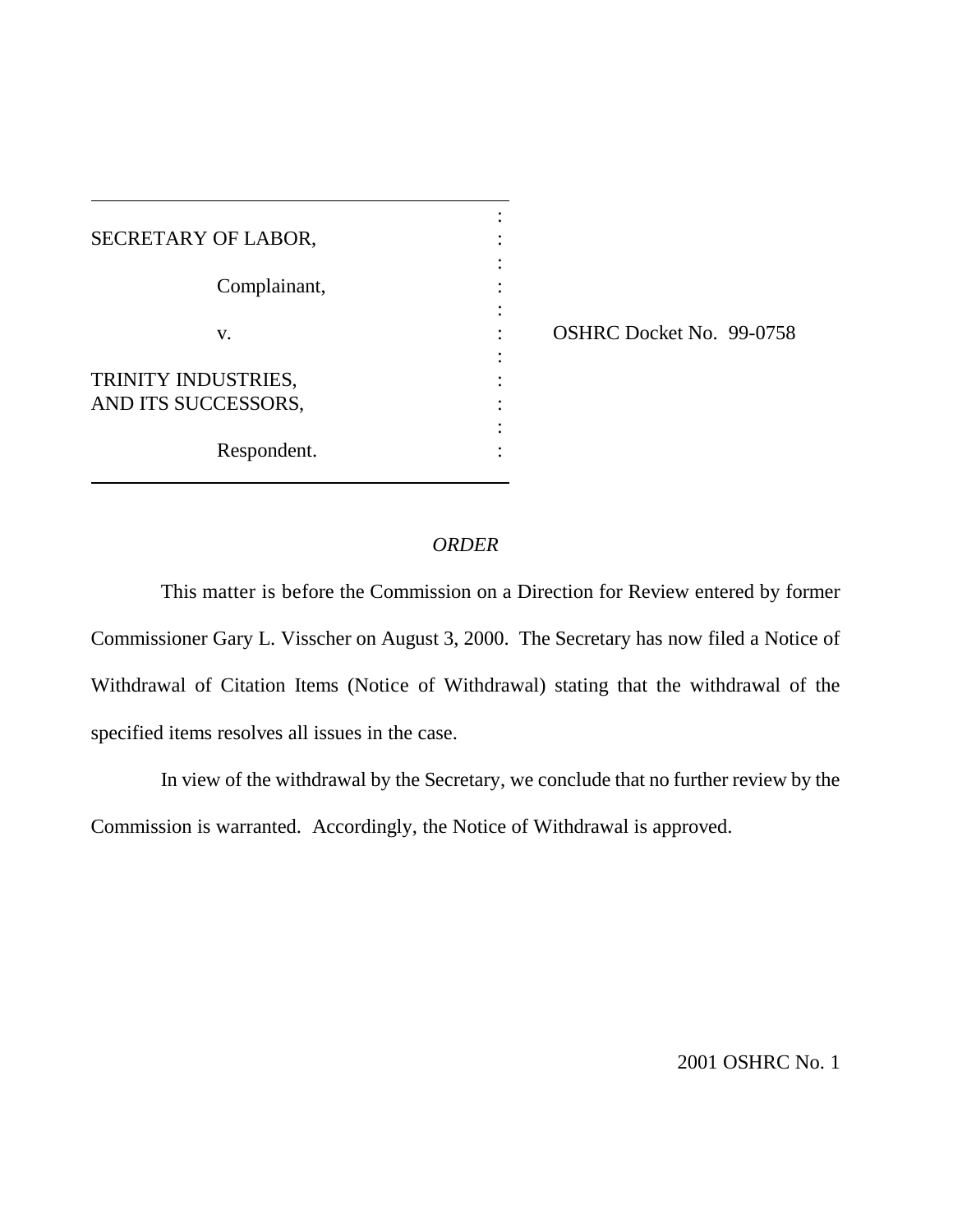We incorporate the Notice of Withdrawal into this Order and we set aside the Administrative Law Judge's Decision and Order to the extent that it is inconsistent with the Notice of Withdrawal. This is the final order of the Commission.

Date: February 2, 2001  $/S/$ 

 $\equiv$ 

 $\omega$ 

Thomasina V. Rogers Chairman

 $/S/$ 

Ross E. Eisenbrey Commissioner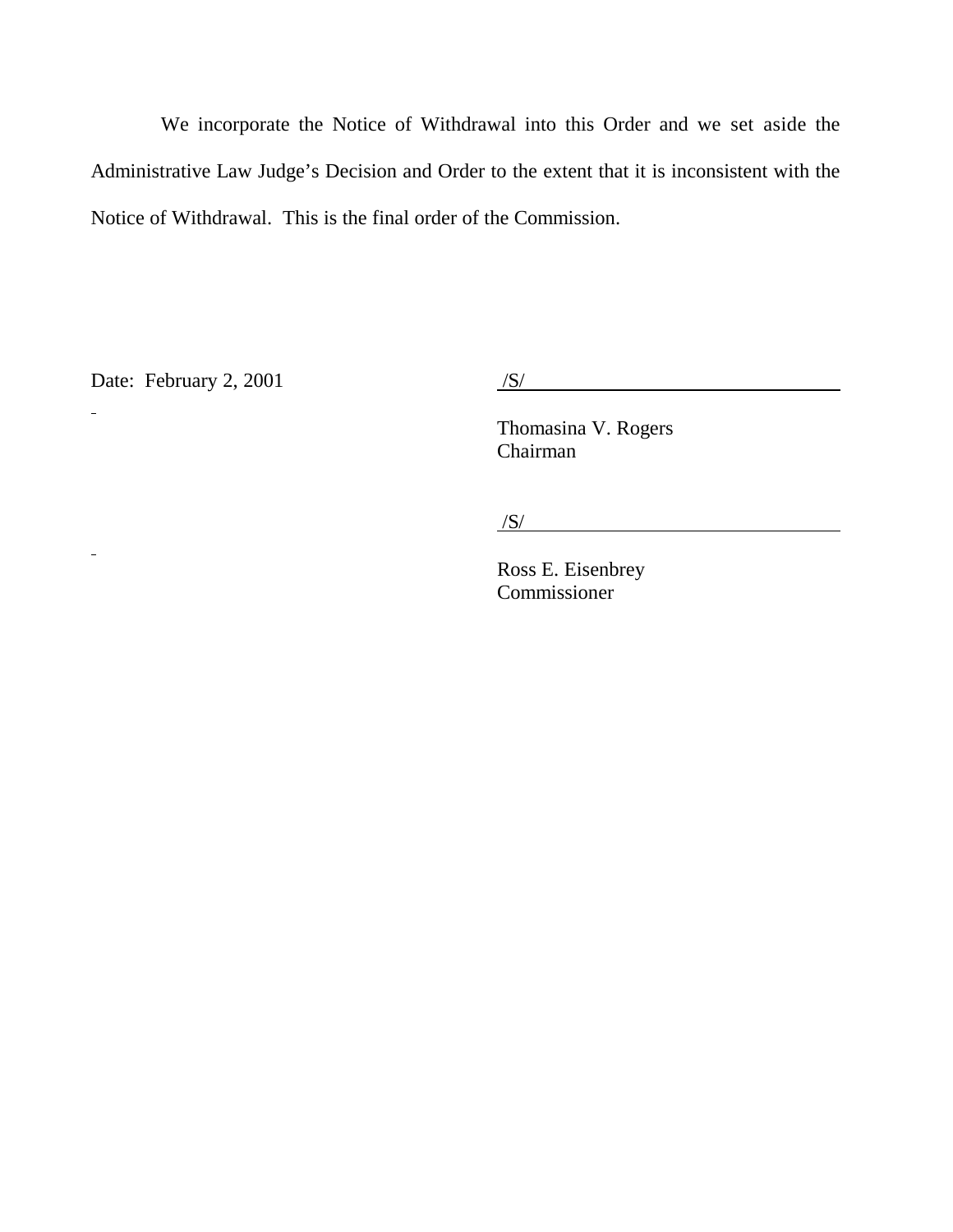99-0758

## NOTICE IS GIVEN TO THE FOLLOWING:

Daniel J. Mick, Counsel for Regional Trial Litigation Peter J. Vassalo, Attorney Office of the Solicitor, U.S. DOL Room S4004 200 Constitution Ave., N.W. Washington, DC 20210

Robert E. Rader, Jr., Esq. Rader & Campbell Stemmons Place, Suite 1080 2777 N. Stemmons Freeway Dallas, TX 75207

James Barkley Administrative Law Judge Occupational Safety and Health Review Commission Room 250 1244 North Speer Boulevard Denver, CO 80204-3582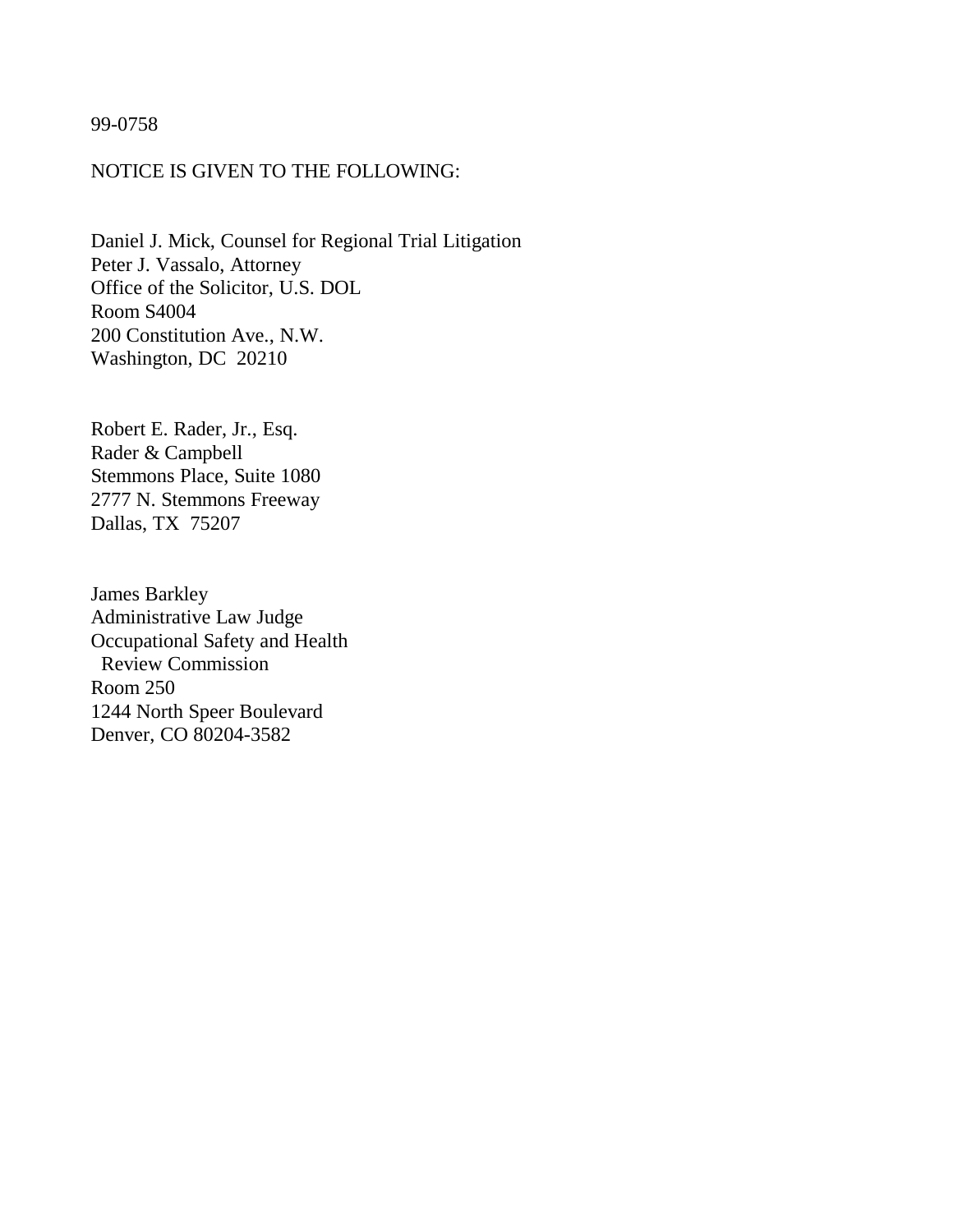# UNITED STATES OF AMERICA OCCUPATIONAL SAFETY AND HEALTH REVIEW COMMISSION

ALEXIS H. HERMAN

## SECRETARY OF LABOR,

Complainant,

v. OSHRC Docket No. 99—0758

TRINITY INDUSTRIES,

 and its successors, Respondent.

## **SECRETARY S NOTICE OF WITHDRAWAL OF CITATION ITEMS**

 In a decision dated June 12, 2000, Administrative Law Judge James Barkley affirmed citations for violations of 29 C.F.R. § 1910.147(c) (6) (ii) (Citation 1, Item 1); 29 C.F.R. § 1910 .147(d) (4) (1) (Citation 1, Item 3); and 29 C.F.R. § 1910.254 (d) (9) (iii) (Citation 1, Item 3) issued to respondent in the instant case. After review of the record, the Secretary has determined that future litigation is not warranted and therefore withdraws the citations for violations of 29 C.FR. § 1910.147 (c)(6) (ii), 29 C.F.R. 1910.147(d) (4) (i), and 29 C.F.R. § 1910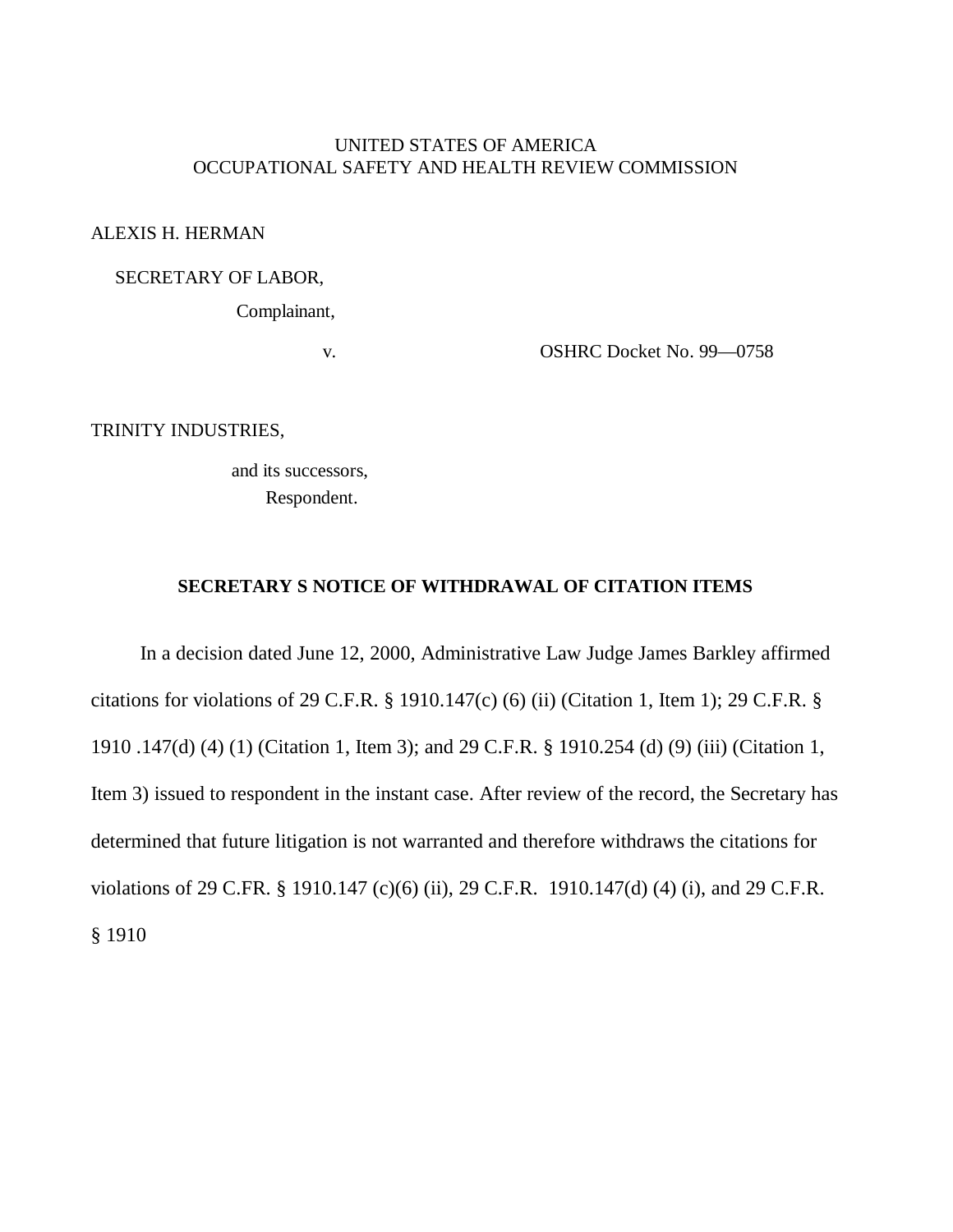.254(d) (9) (iii) Withdrawal of these items resolves all issues in the case.

Respectfully submitted,

JUDITH E. KRAMER Acting Solicitor

JOSEPH M. WOODWARD Associate Solicitor for Occupational Safety and Health

DONALD G. SHALHOUB Deputy Associate Solicitor for Occupational Safety and Health

DANIEL J. MICK Counsel for Regional Trial Litigation

/s/

PETER J. VASSALO Attorney for the Secretary of Labor

\_\_\_\_\_\_\_\_\_\_\_\_\_\_\_\_\_\_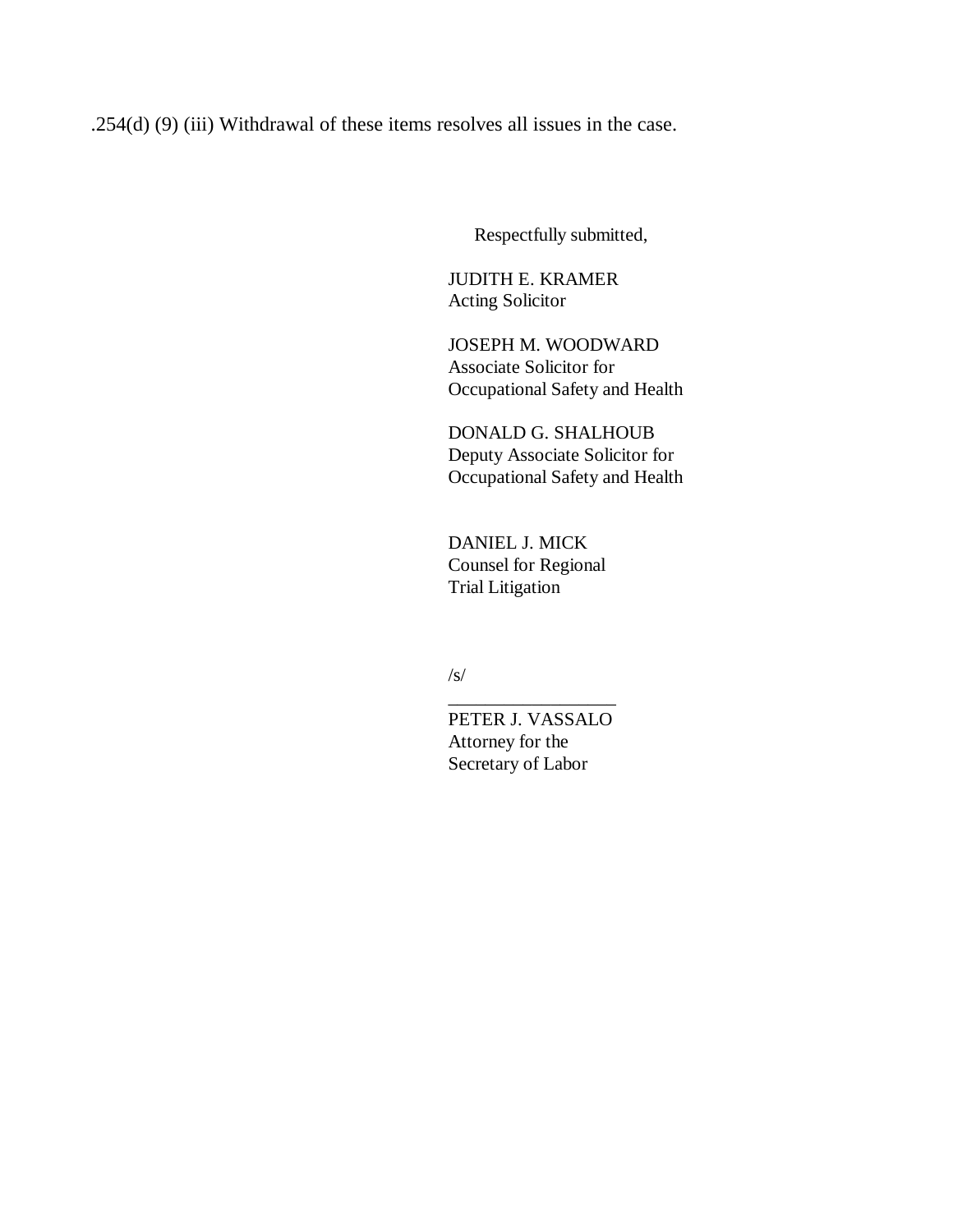#### United States of America  **OCCUPATIONAL SAFETY AND HEALTH REVIEW COMMISSION** 1244 North Speer Boulevard, Room 250 Denver, Colorado 80204-3582

Phone: (303) 844-3409 Fax: (303) 844-3759

#### SECRETARY OF LABOR,

Complainant,

v. 6. OSHRC DOCKET NO. 99-0758

TRINITY INDUSTRIES, and its successors,

Respondent.

APPEARANCES:

For the Complainant: Stephen E. Irving, Esq., Office of the Solicitor, U.S. Department of Labor, Dallas, Texas

For the Respondent: Robert E. Rader, Jr., Esq., Rader, Campbell, Fisher & Pyke, Dallas, Texas

Before: Administrative Law Judge: James H. Barkley

#### **DECISION AND ORDER**

This proceeding arises under the Occupational Safety and Health Act of 1970 (29 U.S.C. Section 651 *et seq.*; hereafter called the "Act").

Respondent, Trinity Industries, and its successors (Trinity), at all times relevant to this action maintained a place of business at 850 Pine Street, Beaumont, Texas, where it was engaged in building rail cars and structural steel products (Tr. 78). Respondent admits it is an employer engaged in a business affecting commerce and is subject to the requirements of the Act.

On December 2-3, 1998 the Occupational Safety and Health Administration (OSHA) conducted an inspection of Trinity's Beaumont work site. As a result of that inspection, Trinity was issued citations alleging violations of the Act together with proposed penalties. By filing a timely notice of contest Trinity brought this proceeding before the Occupational Safety and Health Review Commission (Commission).

On March 7, 2000, a hearing was held in Houston, Texas. At the hearing, "repeat" citation 2, item 1 was reclassified as "serious." (Tr. 138). The parties have submitted briefs on the items remaining at issue, and this matter is ready for disposition.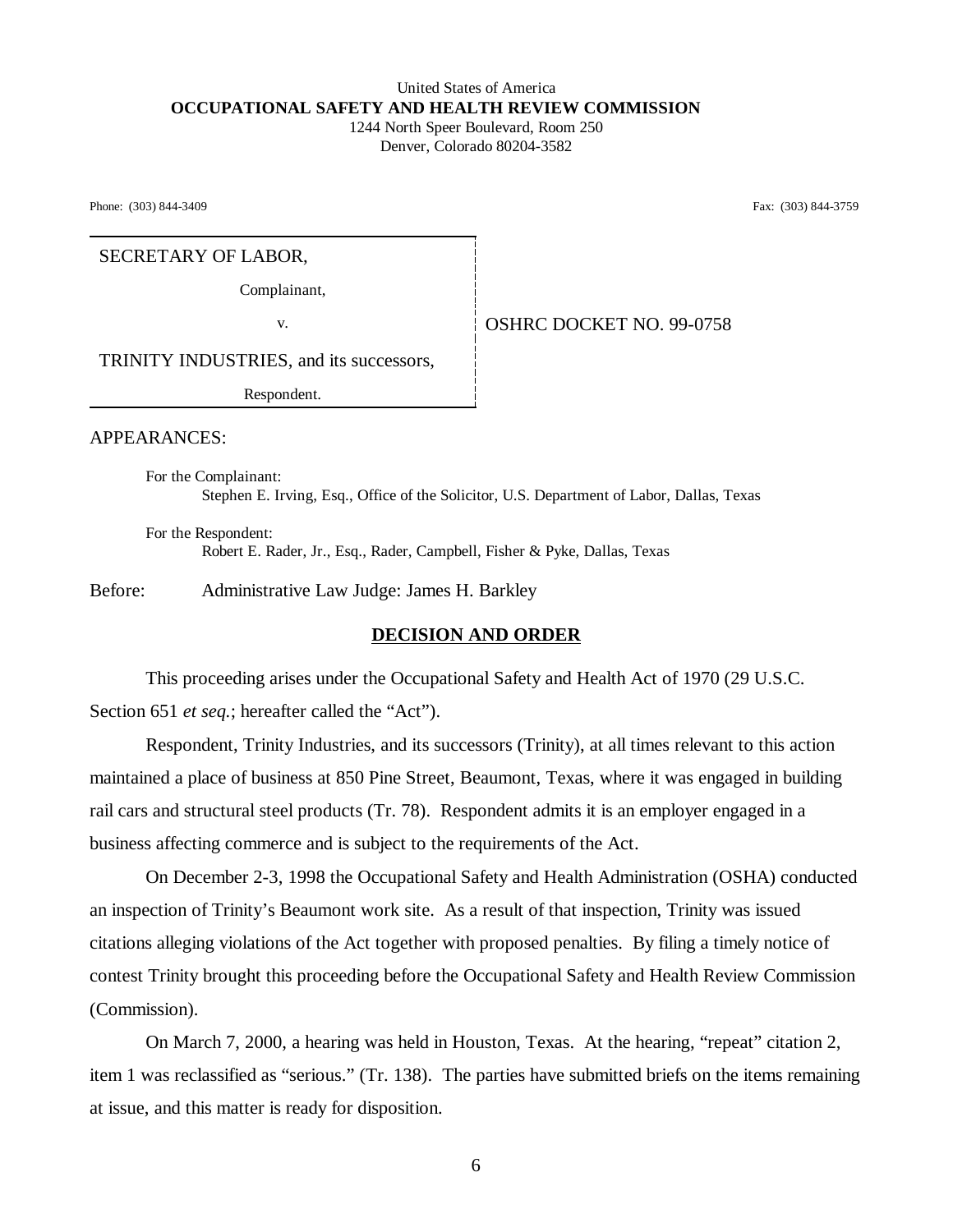### **Alleged Violation of §1910.147(c)(6)(ii)**

Serious citation 1, item 1 alleges:

29 CFR 1910.147 $(c)(6)(ii)$ : The employer had not certified that periodic inspections of the energy control procedures had been performed:

At the facility, where the employer did not conduct and maintain yearly audits of their lock out/tag out work practices. Hazard: Electrocution.

#### *Facts*

OSHA Compliance Officer (CO) David Doucet testified that when he asked to review Trinity's certifications for the annual audits of its lockout/tagout program, Trinity's divisional safety manager, Randy Morton (Tr. 76), was only able to produce the certification for a 1996 audit (Tr. 37; Exh. C-8). Doucet testified that Morton told him that Trinity had not conducted any audits after 1996 (Tr. 37).

At the hearing Morton testified that he believed that a lockout/tagout audit had been performed in 1997, though he had been unable to find the documentation when he started with Trinity in March of 1998 (Tr. 91). Morton testified that he did a full-blown audit himself in April 1998 (Tr. 91). At the hearing, Respondent produced certification for a lockout/tagout audit dated April 28, 1998 (Tr. 41, 91- 92; Exh. R-6). Morton testified that the certification had been maintained in the Beaumont plant until approximately two weeks prior to the OSHA inspection (Tr. 92-93). Morton did not know why the documentation was missing on December 3, 1998, but speculated that it may have been removed by a disgruntled employee, a plant safety manager who left on bad terms a week prior to the inspection (Tr. 93). Morton testified that, following the December 1998 inspection, he obtained a copy of the 1998 certification from his office (Tr. 92-93).

#### *Discussion*

The cited standard provides:

The employer shall certify that the periodic inspections have been performed. The certification shall identify the machine or equipment on which the energy control procedures was being utilized, the date of the inspection, the employees included in the inspection, and the person performing the inspection.

At the hearing Trinity produced, albeit belatedly, an April 1998 lockout/tagout certification. Safety manager Morton testified that although the certification was normally maintained at the plant, copies were also maintained at his office. The cited standard does not specify where the required certifications must be maintained. Therefore, no citation is warranted solely on the basis that the required certification was not located at the plant.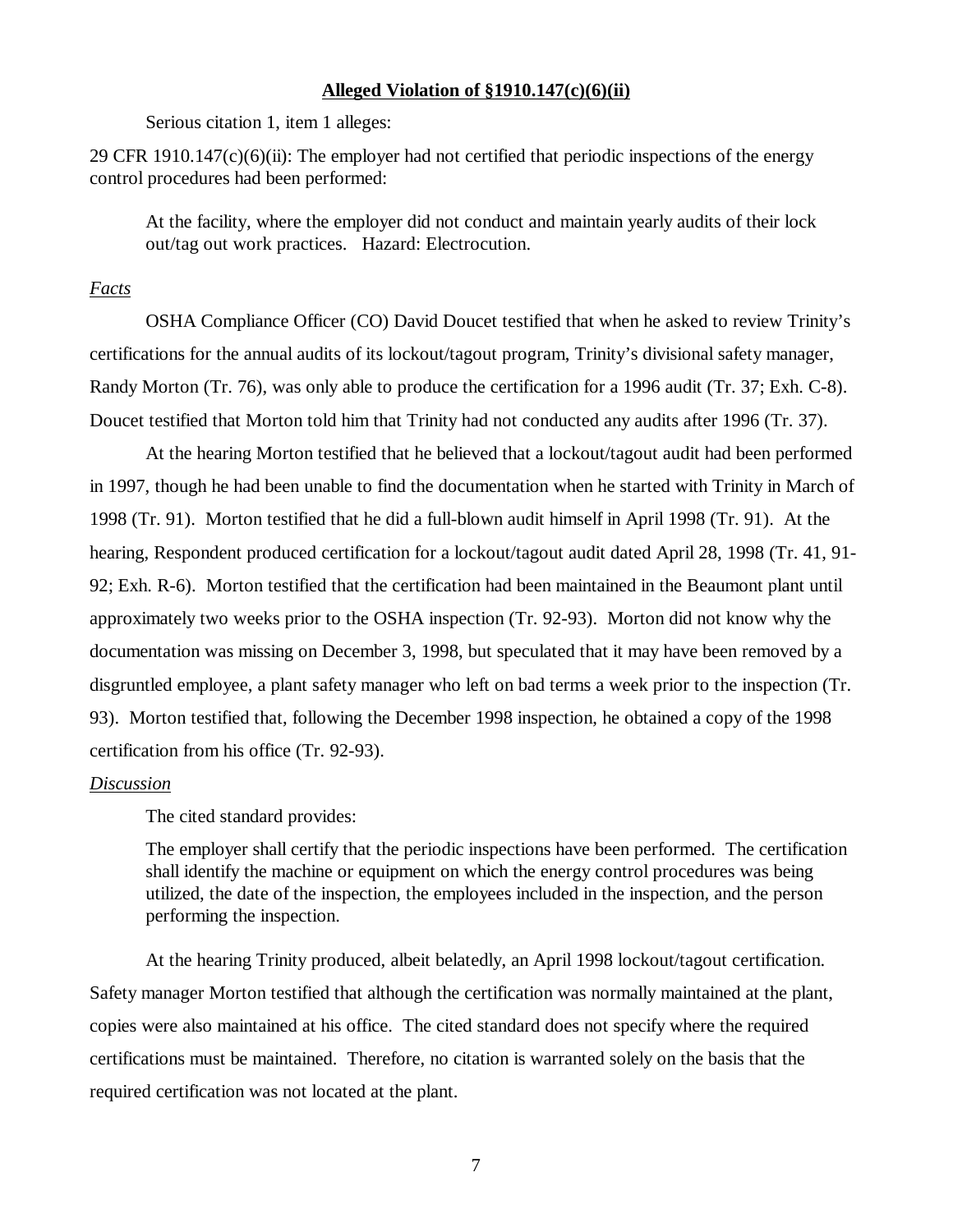It is undisputed that Trinity had no 1997 inspection certification. Trinity argues that any citation based on the 1997 certification falls outside the six-month statute of limitations set forth in §9(c) of the Act. This judge disagrees. The Commission has held that the statute of limitations does not begin to run until OSHA discovers or reasonably should have discovered a violation. *Kaspar Electroplating Corp*. 16 BNA OSHC 1518, 1991-93 CCH OSHD ¶30,303 (No. 90-2866, 1993). Nothing in the record suggests that the Secretary should have discovered the cited record keeping violation prior to the December 1998 inspection. The citation is not, therefore, barred by §9(c) of the Act.

# *Penalty*

A penalty of \$5,000.00 is proposed for this item.

 The Commission has found that record keeping violations play a crucial role in ensuring safe workplaces. *See, General Motors Corp., Electro-Motive Division*, 14 OSHC 2064, 1991-93 CCH OSHD ¶29,240 (No. 82-620, 84-731, 84-816, 1991). The cited lockout/tagout certification is intended to ensure that employers maintain an adequate lockout/tagout program. Failure to audit and certify the required program increases the likelihood that procedures will not be followed and thus increase the likelihood of an accident. However, in this case, the Secretary failed to establish that Trinity's failure to document its 1997 audit had any direct effect on employee safety. Trinity maintains that the audit was performed; a subsequent 1998 audit was apparently properly performed and documented, insuring that a lockout/tagout program is in place.

Because there is no evidence that Trinity's failure to maintain certification of its 1997 audit gives rise to a substantial probability of death or serious physical harm, Citation 1, item 1 will be affirmed as an "other than serious" violation.

 Trinity is a large company, with more than 250 employees (Tr. 195). CO Doucet testified that Trinity did have a written safety program, but that it was within his discretion to determine whether it was appropriate to give Trinity any credit for good faith; none was given (Tr. 196). Doucet did not give Trinity any credit for history because they had received other "serious" citations within the last three years (Tr. 196).

As noted above, the gravity of this violation was overstated. Furthermore, CO Doucet stated that Trinity did have an adequate written safety program, and provided no rational for his failure to provide Trinity with credit for good faith. Taking into account the relevant factors, this judge finds that a penalty of \$1,000.00 is appropriate, and will be assessed.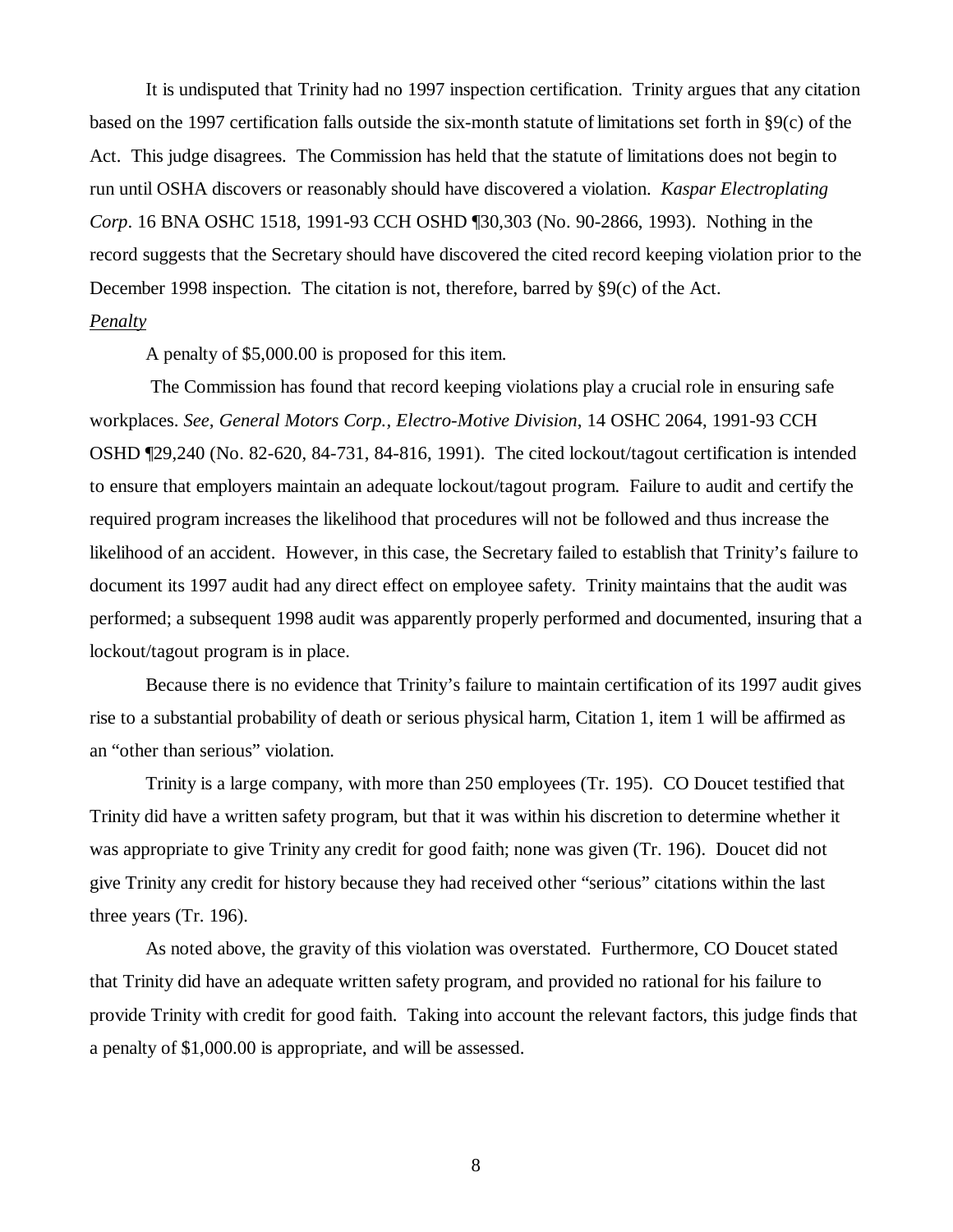## **Alleged Violation of §1910.147(c)(7)(i)**

Serious citation 1, item 2 alleges:

29 CFR 1910.147 $(c)(7)(i)$ : The employer did not provide adequate training to ensure that the purpose and function of the energy control program was understood by employees:

At the facility, where two employees working in conjunction with each other were not utilizing the proper lock out/tag out procedures while working on the M32 Overhead Hoist Crane located on the south end of the west bay. Hazard: Electrocution.

## *Facts*

CO Doucet testified that Trinity has a comprehensive lockout/tagout program that, if adequately communicated to its employees, would satisfy the requirements of §1910.147(c)(7)(i) (Tr. 42, 84; Exh. R-7). Randy Morton testified that all employees are required to go through new hire orientation, which includes training in Trinity's lockout/tagout program (Tr. 83; Exh. R-1). Robert Molina and Romeo Alincastre, the employees referred to in citation 1, item 2, told Doucet that they had been trained in lockout/tagout procedures (Tr. 43). Molina testified at the hearing that he was trained when he was hired at Trinity, though he was already familiar with lockout/tagout requirements (Tr. 172). Under questioning at the hearing, Molina demonstrated his comprehension of the standard's requirements (Tr. 182-85). Doucet testified that he cited Trinity, however, because Molina and Alincastre were not employing proper lockout/tagout procedures as required by both OSHA standards and Trinity safety procedures (Tr. 43); *See,* §1910.147(f), Trinity's lockout/tagout procedures, IX. **TEMPORARY**

## **RESTORATION OF POWER.**

### *Discussion*

§1910.147(c)(7)(i) provides:

The employer shall provide training to ensure that the purpose and function of the energy control program are understood by employees and that the knowledge and skills required for the safe application, usage, and removal of the energy controls are acquired by employees. . .

CO Doucet testified that Trinity's lockout/tagout training program was adequate to impart the knowledge and skills required by the cited standard. Both Molina and Alincastre told Doucet that they had received Trinity's training in lockout/tagout procedures. Doucet admitted that citation 1, item 2 was based solely on Molina's and Alincastre's alleged failure to follow proper procedures.

As noted by Respondent, the mere existence of a violative condition on a work site is insufficient in and of itself to establish a lack of training. In the absence of any evidence that Molina and Alincastre were not provided adequate training, or lacked the requisite knowledge and skills, the failure of those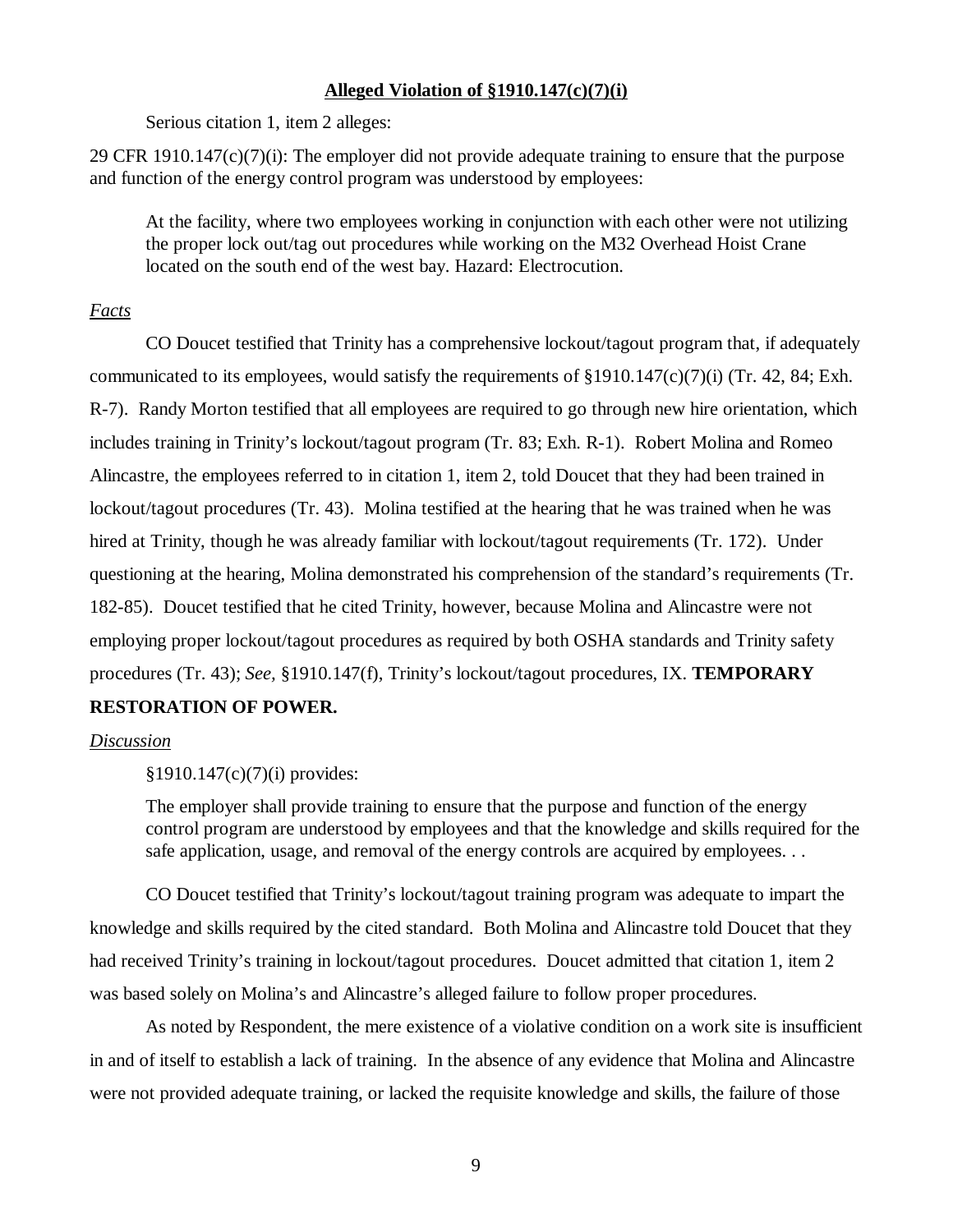employees to follow proper procedures is insufficient to establish the cited violation.

Serious citation 1, item 1 is VACATED.

#### **Alleged Violation of §1910.147(d)(4)(i)**

Serious citation 1, item 3 alleges:

29 CFR 1910.147(d)(4)(i): Lockout or tagout devices were not affixed to each energy isolating device by authorized employees:

At the south end of the west bay, where an employee was replacing the electrical contacts on a M32 Overhead Hoist Crane and was not utilizing the proper lock out/tag out procedures in that the main power supply to the crane was not locked or tagged out. Hazard: Electrocution.

#### *Facts*

CO Doucet testified that during the OSHA inspection he observed Molina, one of Trinity's maintenance electricians, working on an overhead crane from a scissor lift (Tr. 29, 100, 169). Doucet testified that the crane was not locked out (Tr. 29). Molina told Doucet, and also testified at trial, that he was troubleshooting the electrical system on the new crane to ascertain why it was not working (Tr. 31, 33, 173). Morton testified that the cited crane was new and was being installed at the time of the OSHA inspection (Tr. 99). The crane would drop its block to the floor, but would not raise it; Molina and Alincastre were to test each leg of the electrical system to determine where there was a break in the current (Tr. 99). Both Morton and Molina testified that the power needed to be on to determine where the break was (Tr. 99, 132, 174). Molina stated that he was in constant radio contact with a second employee, Romeo Alincastre, who was working with him, turning the breakers off whenever Molina moved to a new location, or needed to remove a fuse, and turned it on so that Molina could check the current with his voltmeter (Tr. 30-31, 100-01, 134, 174-76).

Doucet testified that Alincastre was not at the breaker box when he first noticed Molina, and did not appear for approximately 15 minutes, during which time the breaker box was unattended (Tr. 29- 32). Morton testified that Doucet overestimated the exposure time, as they were not in the area for 15 minutes (Tr. 100-01). Molina testified that Alincastre did leave the vicinity of the breaker box for three to five minutes when his supervisor called him (Tr. 188-89). Molina stated that Alincastre told him he was leaving; Molina checked with his voltmeter to make sure the power was off, and waited for Alincastre to return (Tr. 188). Molina stated that Alincastre stepped approximately 50 feet from the breaker box, and that he could have seen the breaker box from where he was standing (Tr. 189).

Both Molina and Morton testified that there was no possibility that the crane could be unexpectedly energized, because Molina knew whether the power was off or on (Tr. 101, 177).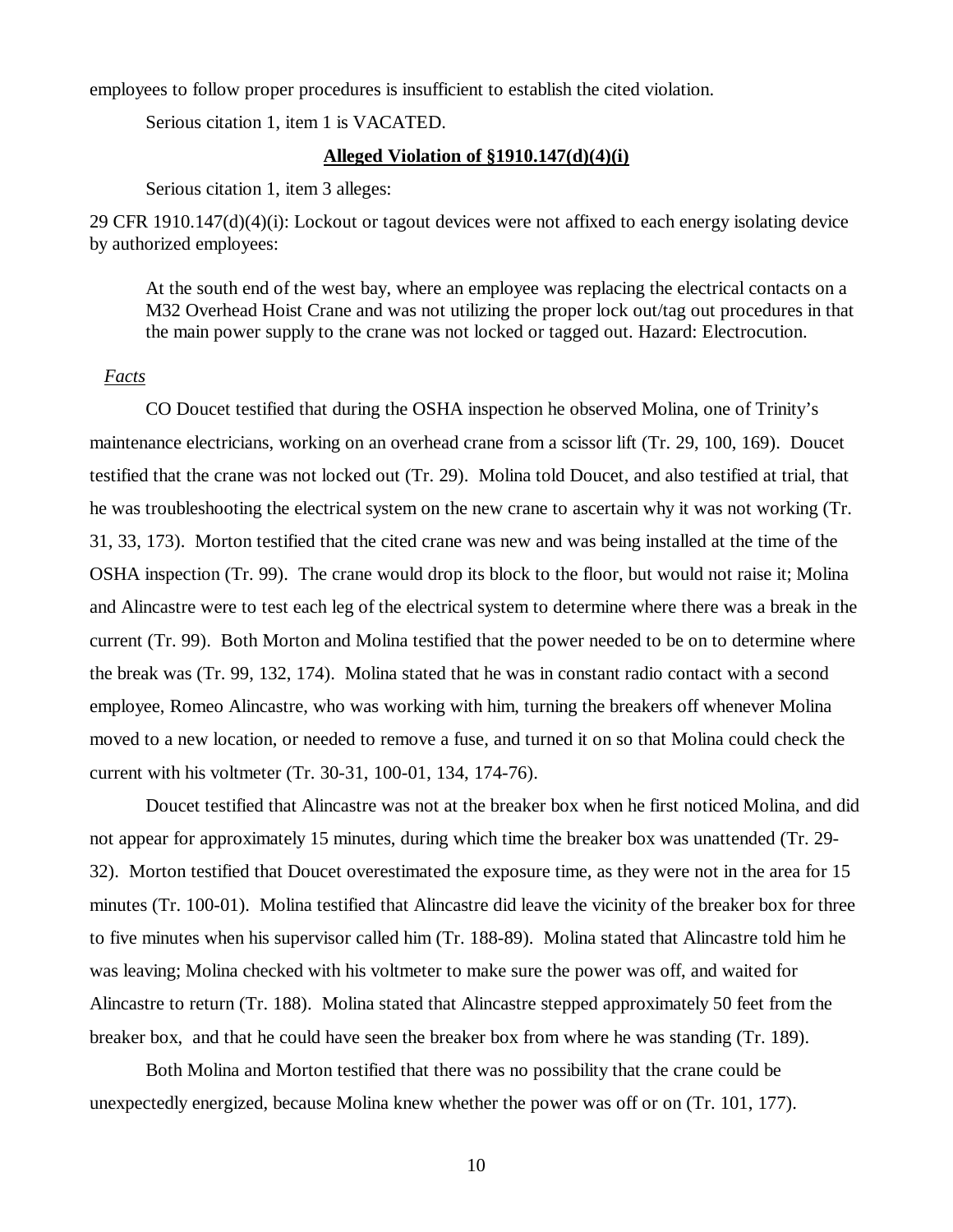Morton admitted, however, that it was possible for Molina to accidentally touch the contacts he was checking (Tr. 130). Moreover, Morton admitted that it was possible for anyone to turn on the unattended breaker (Tr. 130).

#### *Discussion*

§1910.147 **The control of hazardous energy (lockout/tagout).** (a) *Scope, application and purpose*.--(1) *Scope.* (i) This standard covers the servicing and maintenance of machines and equipment in which the *unexpected* energization or startup of the machines or equipment, or release of stored energy could cause injury to employees.

\* \* \*

### Subparagraph  $(d)(4)(i)$  provides:

Lockout or tagout devices shall be affixed to each energy isolating device by authorized employees.

It is undisputed that no lockout or tagout devices were affixed to the breaker for the crane being serviced by Trinity employees Molina and Alincastre. Trinity argues that the cited standard is inapplicable in the cited circumstances because 1) employee Molina was engaged in diagnostic work, which required that the power be on, and 2) because there could be no unexpected energization of the crane.

**Diagnostic work.** Initially, this judge notes that §1910.147(f) does not "dispense with lockout devices when the machine or equipment must be 'alternately energized and deenergized for testing and troubleshooting.'" [Respondent's Post Hearing Brief, p. 12]. Rather, subsection (f) *Additional requirements*, requires the employer to follow specific steps in those instances where lockout/tagout devices *must be removed* in order to energize equipment in order to test the machine, *i.e.*

. . .the following sequence of actions shall be followed: (i) Clear the machine or equipment of tools and materials in accordance with paragraph (e)(1) of this section;

 (ii) Remove employees from the machine or equipment area in accordance with paragraph (e)(2) of this section;

(iii) Remove the lockout or tagout devices as specified in paragraph  $(e)(3)$  of this section;

(iv) Energize and proceed with testing or positioning;

 (v) Deenergize all systems and reapply energy control measures in accordance with paragraph (d) of this section to continue the servicing and/or maintenance.

Subparagraph (f) does contemplate the need to remove energy control measures for testing purposes. In explaining subparagraph (f) in the preamble to the final standard, however, the Secretary points out that the exception is a temporary measure, which allows the removal of the lockout or tagout devices and the reenergization of the machine or equipment only for the limited time necessary for the testing of the machine, or component thereof. 54 Fed. Reg. 36644 (Sept. 1, 1989). The standard does not contemplate the circumstances cited here, *i.e,* where an employee is *not* actively engaged in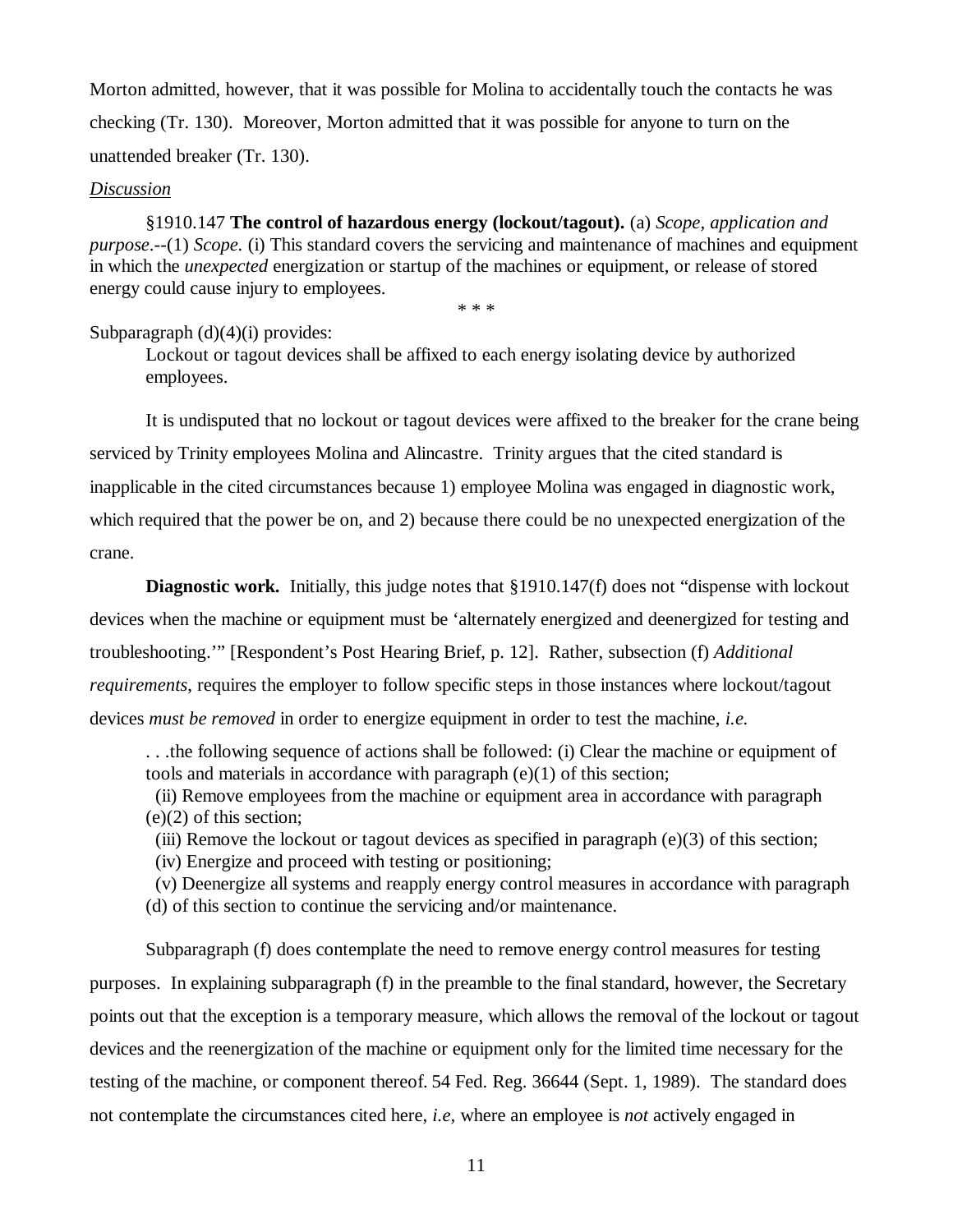diagnostic work, but remains in an area where he may be affected by the unexpected energization of a piece of equipment. At the time CO Doucet observed the cited violation, Molina was not conducting diagnostic testing. According to Molina's testimony, Alincastre had shut the breaker off, and Molina had ceased work while Alincastre left the area to respond to a supervisor's summons. There was no need to reenergize the crane in Alincastre's absence, and nothing prevented the use of energy control measures while the diagnostic testing was held in abeyance. Moreover, the failure to use some kind of energy control measure did create a hazard. Trinity's representative, Morton, admitted both that the breaker could have been turned on in Alincastre's absence, and that Molina could have accidentally touched an electrical contact.

When a standard contains an exception to its general requirement, the burden of proving that the exception applies lies with the party claiming the benefit of the exception. *Falcon Steel Co.*, 16 BNA OSHC 1179, 1991-93 CCH OSHD ¶30,059 (No. 89-2883, 89-3444, 1993). Moreover, exemptions to the sweep of remedial legislation must be narrowly construed and limited to effect only the remedy intended. *Pennsuco Cement and Aggregates, Inc.*, 8 BNA OSHC 1379 (No. 15462, 1980). This judge cannot find that the exemption provided at subparagraph (f) was intended to deprive an affected employee of the protection provided by the standard unless that employee was actually engaged in a testing activity that requires the removal of energy isolating devices.

**Unexpected Energization.** In this case, Molina testified that the diagnostic work being performed required the power to be turned on every three or four minutes, and the work would have been unnecessarily slowed by the reapplication of energy control measures between each diagnostic test (Tr. 185-87). Molina therefore determined not to use lockout/tagout devices between each energization, but to prevent the unexpected energization of the equipment by stationing Alincastre at the breaker box. Molina felt that as long as he could see the breaker box, and was in radio contact with Alincastre, there was no danger of the equipment being unexpectedly energized (Tr. 185-87).

This judge agrees that there would have been no chance that the breaker would be unexpectedly energized had Molina and Alincastre completed their diagnostic as intended. However, the moment Alincastre left the breaker box unattended, the potential for another employee to unexpectedly energize the equipment presented itself. It is not relevant that Molina and Alincastre were close enough to see the breaker box at the time of the violations; nor is it relevant that the breaker box may have been unattended for 5 minutes rather than for 15. An accident takes only a moment of inattention. Trinity's representative admitted that it was possible for anyone to turn on the unattended breaker; therefore, there *was* a chance that the crane might be unexpectedly energized.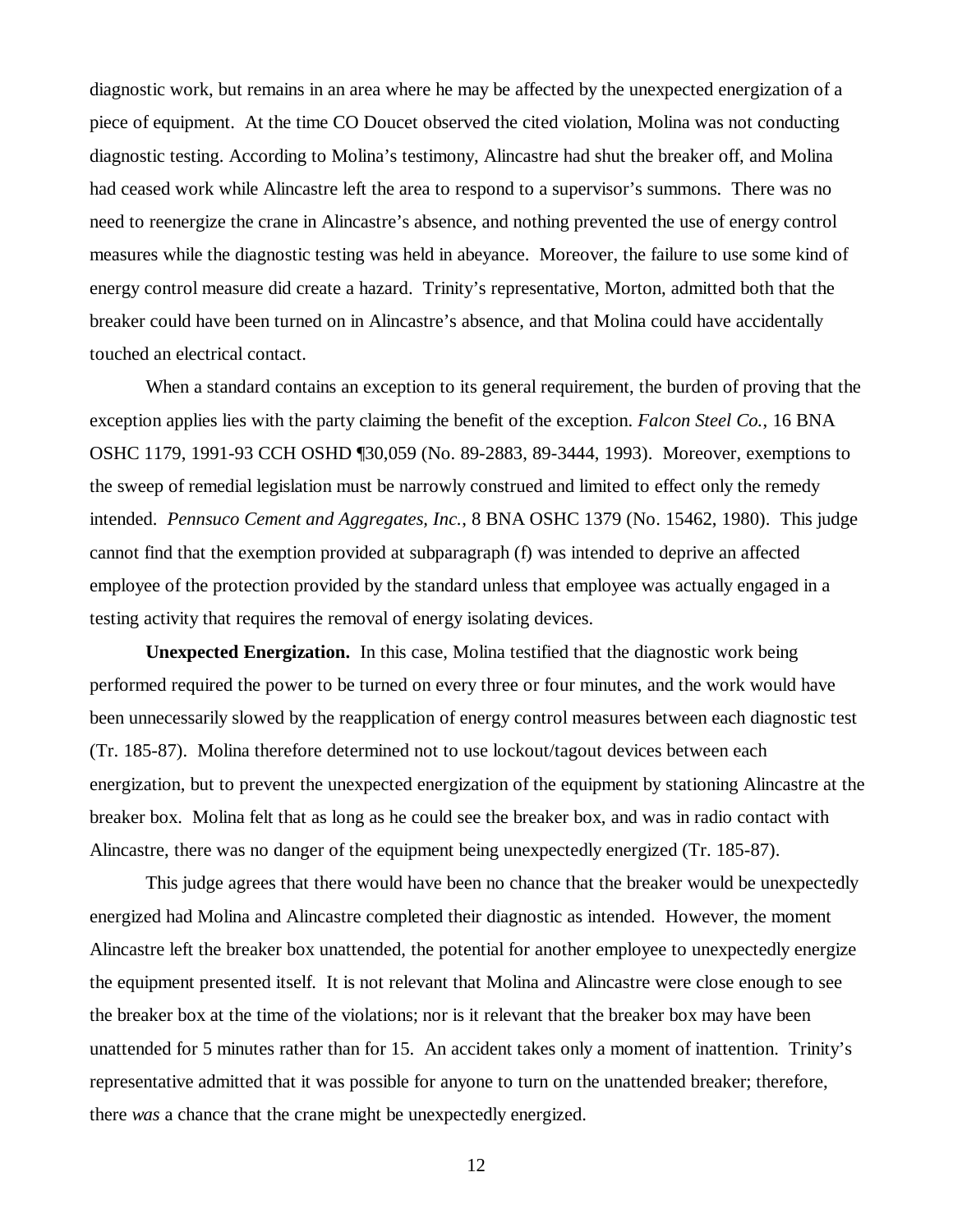The Secretary has established the cited violation.<sup>1</sup>

### *Penalty*

A penalty of \$5,000.00 is proposed for this item.

Under §17 of the Act, a violation is considered serious if the violative condition or practice gives rise to a "substantial probability" of death or serious physical harm. The substantial probability of death or serious physical harm required by the Act does not refer to the probability that an accident will, in fact, result, but only that if the accident were to occur, there would be a substantial probability that death or serious physical harm would result. *Whiting-Turner Contracting Co.,* 13 BNA OSHC 2155, 1987-90 CCH OSHD ¶28,501 (No. 87-1238, 1989). The foreseeability of an injury is irrelevant in determining whether a violation is serious. *Consolidated Freightways Corp.*, 15 BNA OSHC 1317, 1991-93 CCH OSHD ¶29,500 (No. 86-351, 1991). The danger of electrocution is a serious hazard, and the cited violation was correctly classified as "serious".

One employee, Molina, was exposed to the cited hazard for between 5 and 15 minutes. CO Doucet assessed the likelihood of an accident occurring as high. This judge believes that the probability of an accident occurring was overstated. Molina is an experienced electrician, and was in radio contact with Alincastre; he was awaiting Alincastre's return to the breaker box before resuming his diagnostic. This judge finds that the chance of Molina accidentally touching a contact after a chance employee had turned on the breaker and energized the crane, is remote. However the hazard, electrocution, justifies the CO's categorization of the gravity as high.

Because the gravity of the violation was slightly overstated, and because the CO failed to explain his refusal to accord Trinity credit for good faith, a penalty of \$4,000.00 is deemed appropriate, and will be assessed.

### **Alleged Failure to Inspect and Remove Damaged Web Sling**

Serious citation 1, item 4 alleges:

29 CFR 1910.184(d): Sling(s) and fastenings were not inspected each day or during use and were not removed from service when damaged or defective:

In the east bay at rotator #1, where the synthetic web sling (polyester) used to suspend and rotate a rail car was not inspected before and during use to determine damages and defects which render the sling not safe for use. Hazard: Failure to support the rail car, crushing of

 $1$  Trinity raised the issue of unpreventable employee misconduct in its answer. Trinity, however, did not specifically brief the issue, as required by the briefing order, and it is deemed abandoned. While there is some evidence in the record that can be construed as relating to this issue, this judge cannot construct legal arguments for one party.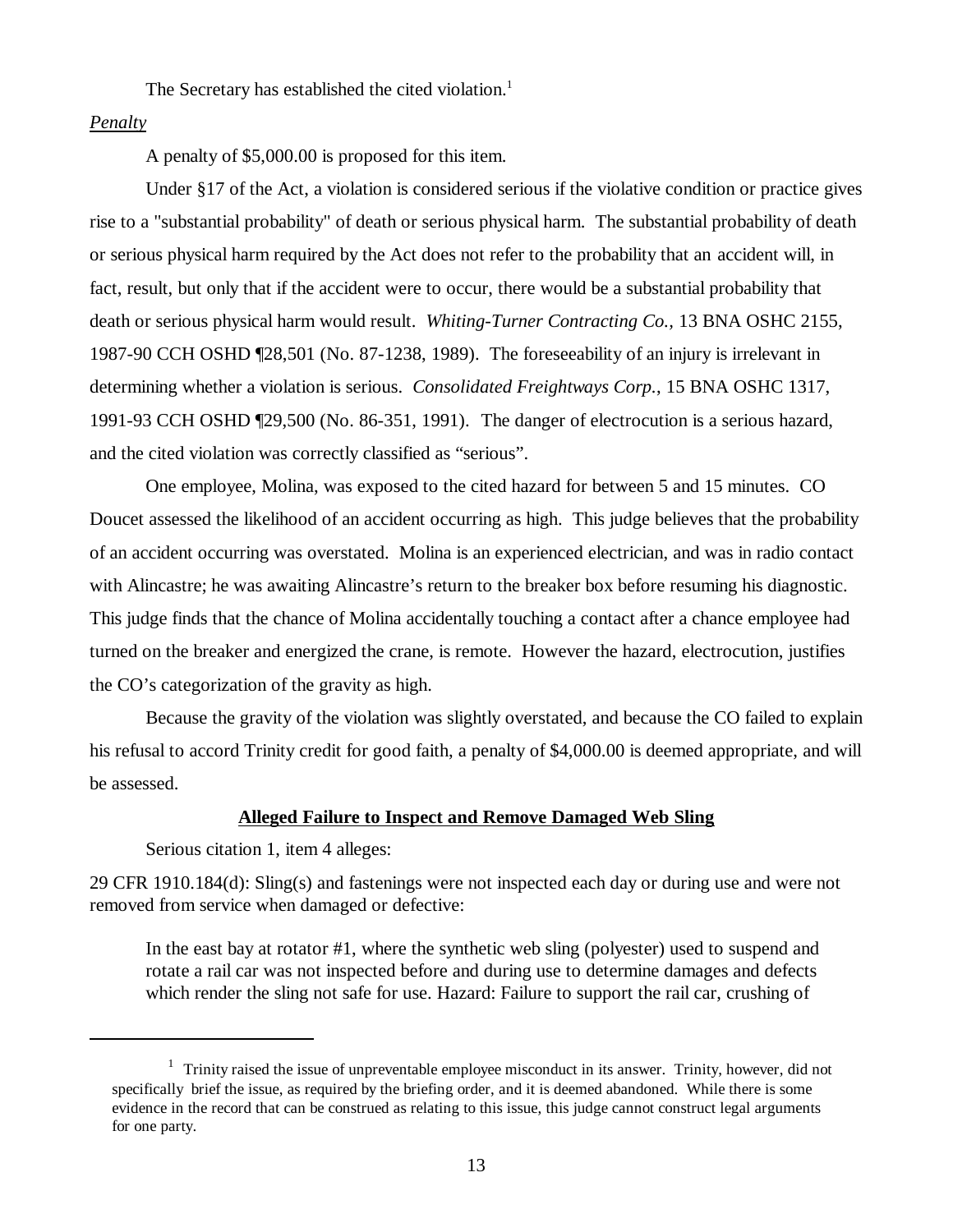employees.

Serious citation 2, item 1 alleges:

29 CFR 1910.184(i)(9)(iv): Synthetic web sling(s) with broken or worn stitches were not immediately removed from service:

In the East bay at Rotator #1, where a rail car was suspended and rotated horizontally, by the use of a synthetic web sling (polyester) located at each end of the rail car. The sling on the south end of the rotator was damaged in that the stitching was severely torn. Hazard: Failure to support the rail car, crushing of employees.

### *Facts*

Doucet testified that at approximately 10:00 a.m. during his walkaround on December 3, 1998, he observed a suspended rail car being rotated above a jig (Tr. 18, 48-49). Doucet testified that he could see that the sling that was holding up the south end of the rail car was torn (Tr. 20, 58). Doucet stated that he could plainly see red stitching against the yellow sling (Tr. 58). Doucet testified that the manufacturer places the red stitches in the sling as an early warning indicator, so that the user can easily tell when a sling is worn or torn and needs to be replaced (Tr. 20, 23). Doucet stated that the sling was later removed from the rotator, and that he had an opportunity to examine it (Tr. 201). Doucet estimated, variously, that the sling was worn or torn approximately 1 to  $1-1/2$  inchs or  $1-1/2$  to 2 inches in from the right-hand edge (Tr. 60-62, 201). Doucet testified that the tear was not a clean cut, but was the result of wear on the sling (Tr. 206). Doucet testified that Morton argued with him at the time of the inspection, insisting that the tear went only through the protective outer padding of the sling (Tr. 23-24). Doucet maintained that the wear extended into the sling itself (Tr. 140).

Randy Morton testified that there was no way for slings to become torn or cut, and that slings only "wear" as they rub against the edge of the pulley and rotator flange (Tr. 107). Morton admitted that the protective padding on the side of the cited sling "looked terrible," but maintained that the cited sling was neither torn nor cut (Tr. 105-07). Morton testified that rotator slings are approximately six inches wide, and that their protective padding just covers the edge of the sling (Tr. 120). Morton testified that depending on the nature of each lift, a sling could wear to the point where the red threads would show between the beginning of the shift and 10:30 to 11:00 a.m. (Tr. 113). He further stated that a 1-1/2 to 2 inch tear would likely involve the sling itself, as well as the padding (Tr. 121; Exh. R-22). Nonetheless, Morton stated that the cited sling had hardly any wear at all (Tr. 106).

Morton pointed out that although Trinity's safety program requires that slings showing red warning thread be removed from use (Exh. R-23, p. 11, 5.f), the visibility of red thread is *only* a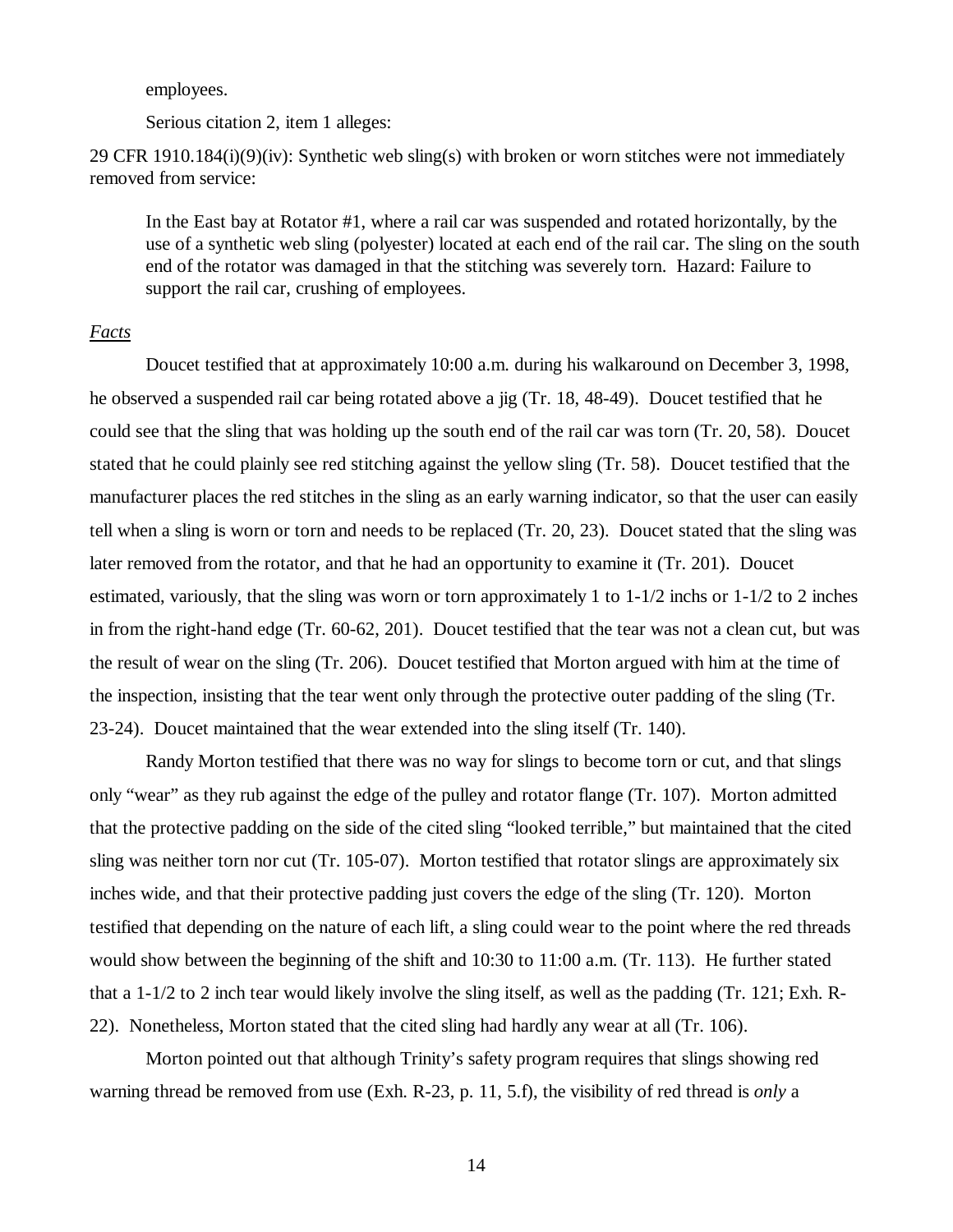warning, and does not indicate that a sling is unsafe (Tr. 109-10). Trinity's removal standards at R-23, p. 11, 5.f exceed the requirements of the cited OSHA standards, which are otherwise identical to Trinity's removal provisions (Exh. R-23, p. 11).

Respondent introduced a portion of a sling (Exh. R-22), and several photographs of rotator slings in use (Exh. R-15 through R-21). Those exhibits were submitted as illustrative only; the sling that was involved in this matter was not produced. Complainant did not submit any photographs of the cited sling.

Doucet testified that the employees present told him that they did not inspect, or see anyone else inspect the sling that day (Tr. 51). Doucet admitted that he did not know whether the sling had been inspected before it was used (Tr. 51).

Randy Morton testified, however, that it is Trinity's policy, and that the plant managers and supervisors are told that it is necessary to inspect slings as frequently as is appropriate (Tr. 112; Exh. R-23). Morton testified that Buddy Lindgren was the supervisor in this department, and that Lindgren had been told to inspect the slings before, and during use (Tr. 113).

Buddy Lindgren testified that he was the supervisor in charge of the rotators involved in the December 3, 1999 citations (Tr. 150). Lindgren testified that he was instructed to inspect the slings daily by the general manager and by the safety department (Tr. 152). Lindgren testified that he inspects the slings at the rotator station every morning between 4:30 and 5:00 a.m. (Tr. 152). Lindgren stated that the slings are normally inspected every time a car is rolled, either by him, or by his leadman or the operator (Tr. 152, 154). Lindgren testified that he had inspected the full length of the cited sling earlier in the day on December 3, 1998 (Tr. 154). Lindgren testified that there was no cut in the sling at that time, and that it was in usable condition (Tr. 155-58).

### *Discussion*

### **§1910.184(d)**: provides:

Each day before being used, the sling and all fastenings and attachments shall be inspected for damage or defects by a competent person designated by the employer. Additional inspections shall be performed during sling use, where service conditions warrant. Damaged or defective slings shall be immediately removed from service.

#### **§1910.184(i)(9)(iv)** provides:

Synthetic web slings shall be immediately removed from service if any of the following conditions are present:

(i) Acid or caustic burns;

- (ii) Melting or charring of any part of the sling surface;
- (iii) Snags, punctures, tears or cuts;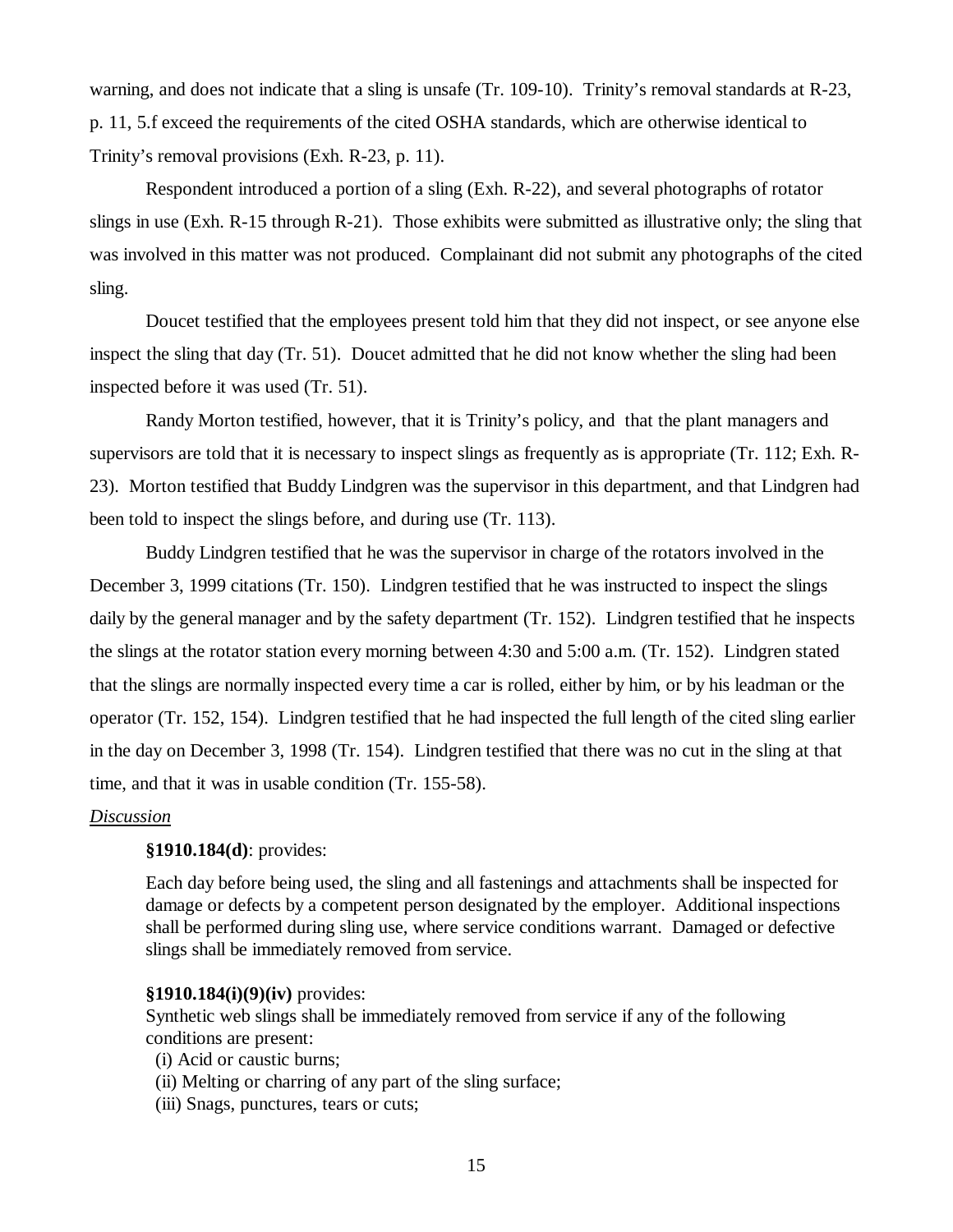## (iv) Broken or worn stitches; or

(v) Distortion of fittings.

The evidence establishes that Trinity's supervisor, Lindgren, had inspected the cited sling earlier in the day on December 3, 1998. Lindgren further stated that it is Trinity's policy that someone, if not himself, then a leadman or the operator, inspect the slings prior to each lift. CO Doucet agreed that if slings were inspected prior to each lift, the standard would be satisfied (Tr. 54). Lindgren did not claim to have inspected the cited sling more than once on the day of the inspection, and Doucet maintained that none of the employees he interviewed had inspected the sling or were aware of anyone else conducting an inspection.

The employees Doucet interviewed, however, were identified as welders (Tr. 24), and were not the employees responsible for inspecting the sling. Neither Trinity nor the Secretary called the leadman or operator to testify as to whether the scheduled inspections were performed. Complainant relies entirely on the existence of the worn or torn sling to establish the absence of adequate inspections, arguing that if inspected, the alleged defect in the cited sling would have been discovered, and the sling removed from use prior to the inspection.

Under Complainant's theory, then, the violation cited at citation 1, item 4 depends entirely on the Secretary's establishing that the cited sling was plainly defective. This she has failed to do.

Complainant's case rests solely on the testimony of CO Doucet that the cited sling had an obvious tear which was the result of wear. The CO apparently took no photographs of the damaged sling. Trinity's representative, Morton, directly contradicted Doucet's testimony, stating that rotator slings do not tear, and that Doucet was observing only the torn protective padding. The sling introduced by Trinity tends to support Morton's statement; the sling is approximately 3/4" thick, and would not be likely to tear as a result of normal wear absent a traumatic event.

In order to prove a violation of section  $5(a)(2)$  of the Act, the Secretary has the burden of showing, by a preponderance of the evidence, that there was a failure to comply with the cited standard. *See, e.g., Walker Towing Corp.*, 14 BNA OSHC 2072, 2074, 1991-93 CCH OSHD ¶29239, p. 39,157 (No. 87-1359, 1991), *citing Astra Pharmaceutical Products, Inc.*, 9 BNA OSHC 2126, 2129, 1981 CCH OSHD ¶25,578, pp. 31,899-31,900 (No. 78-6247, 1981). The testimony on this issue is inconclusive. Doucet had no photographic evidence to corroborate his testimony, which is disputed. This judge is, therefore, constrained to decide this matter based on the Secretary's failure to carry her burden of proof, and so finds in favor of the Respondent.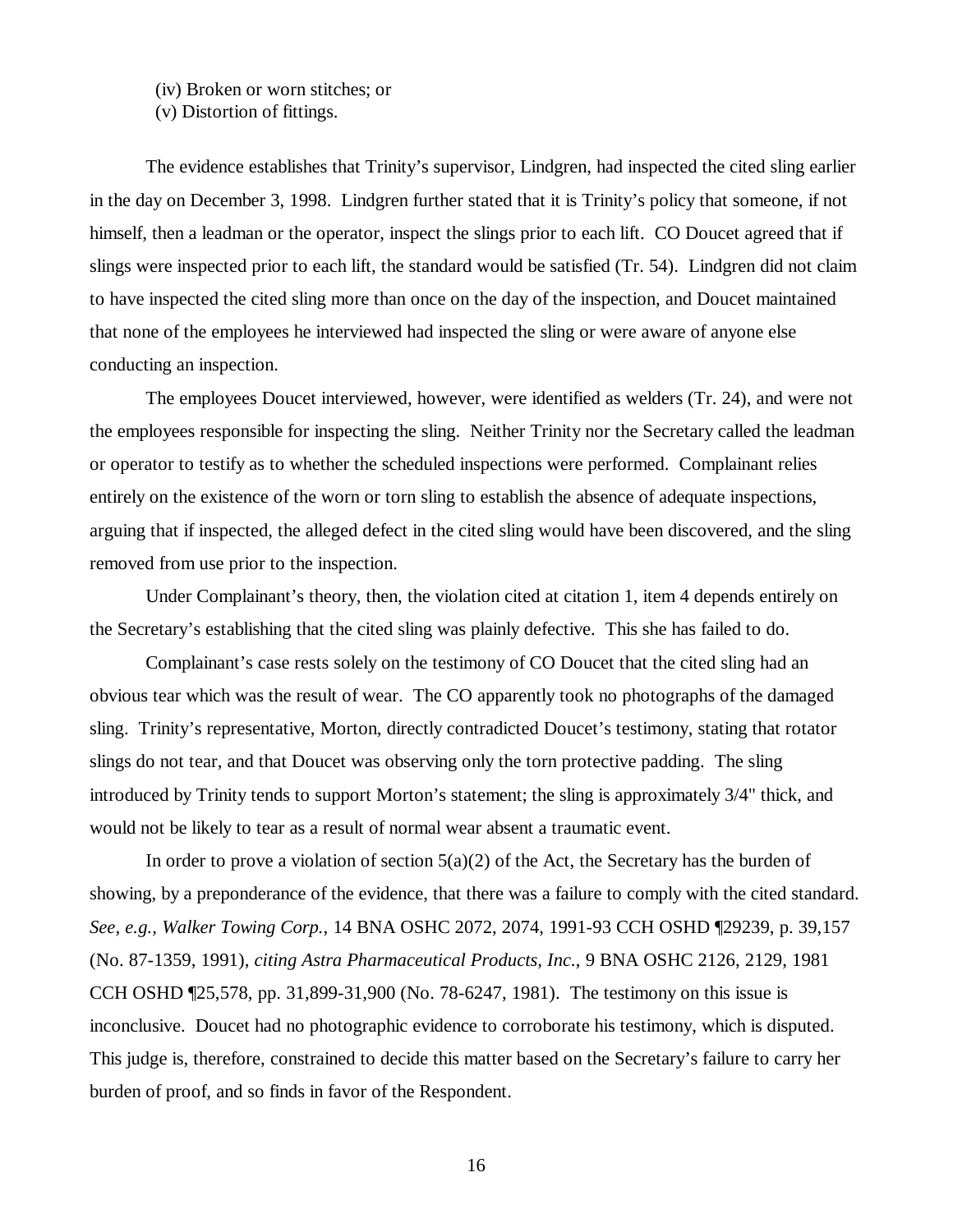Citation 1, item 4 and citation 2, item 1 are vacated.

#### **Alleged Violation of §1910.254(d)(9)(iii)**

Other than serious citation 3, item 1 alleges:

29 CFR 1910.254(d)(9)(iii): Cables with damaged insulation or exposed bare conductors were not replace (sic):

At the south end of the east bay, where an employee was observed utilizing a welding lead that had damaged insulation thus exposing its inner conductor. Hazard: Shock.

#### *Facts*

CO Doucet testified that he observed a welder, Dennis Duplantis, using a lead with broken insulation (Tr. 27, 166). Doucet testified that the uninsulated portion of the lead was approximately four to five feet from the welder's feet (Tr. 27). Doucet testified that there was a good probability of the welder coming into contact with the uninsulated portion of the lead and receiving a shock (Tr. 28). Doucet did not believe the shock would have been life threatening, however (Tr. 28).

Randy Morton testified that Trinity's written safety policy requires that all cables with damaged insulation be repaired or replaced (Tr. 115; Exh. R-24). Morton stated that welders are instructed to "constantly" inspect and repair their cables by taping them or removing them from service (Tr. 116).

Buddy Lundgren testified that every three or four months he talked about repairing welding cables during his five minute safety talks with the welders (Tr. 155-56). Lundgren testified that it has been his experience, that the welders keep their equipment in good shape (Tr. 156).

Richard Lisenby, a leadperson, welder/fitter for Trinity, testified that Trinity requires its welders to inspect their welding cables to make sure they're not worn or damaged (Tr. 162). Lisenby testified that welders are reminded in daily safety meetings that they are required to replace damaged leads, and that all of them are aware of the rule (Tr. 163-65). Lisenby admitted that he was not a leadman at the time of the OSHA inspection, and was not Dennis Duplantis' leadman (Tr. 166).

### *Discussion*

Trinity does not dispute the existence of the cited condition, but argues that it had no knowledge of the violation. Doucet's testimony that the broken insulation was in plain view, four or five feet from the feet of the welder using the lead is undisputed. As noted above, a *prima facie* case of actual or constructive knowledge is made out where established violations are in plain view. *Williams Enterprises, Inc., supra.* The violation is established.

#### *Penalty*

A penalty of \$1,000.00 was proposed for this item. One welder was exposed to the cited shock